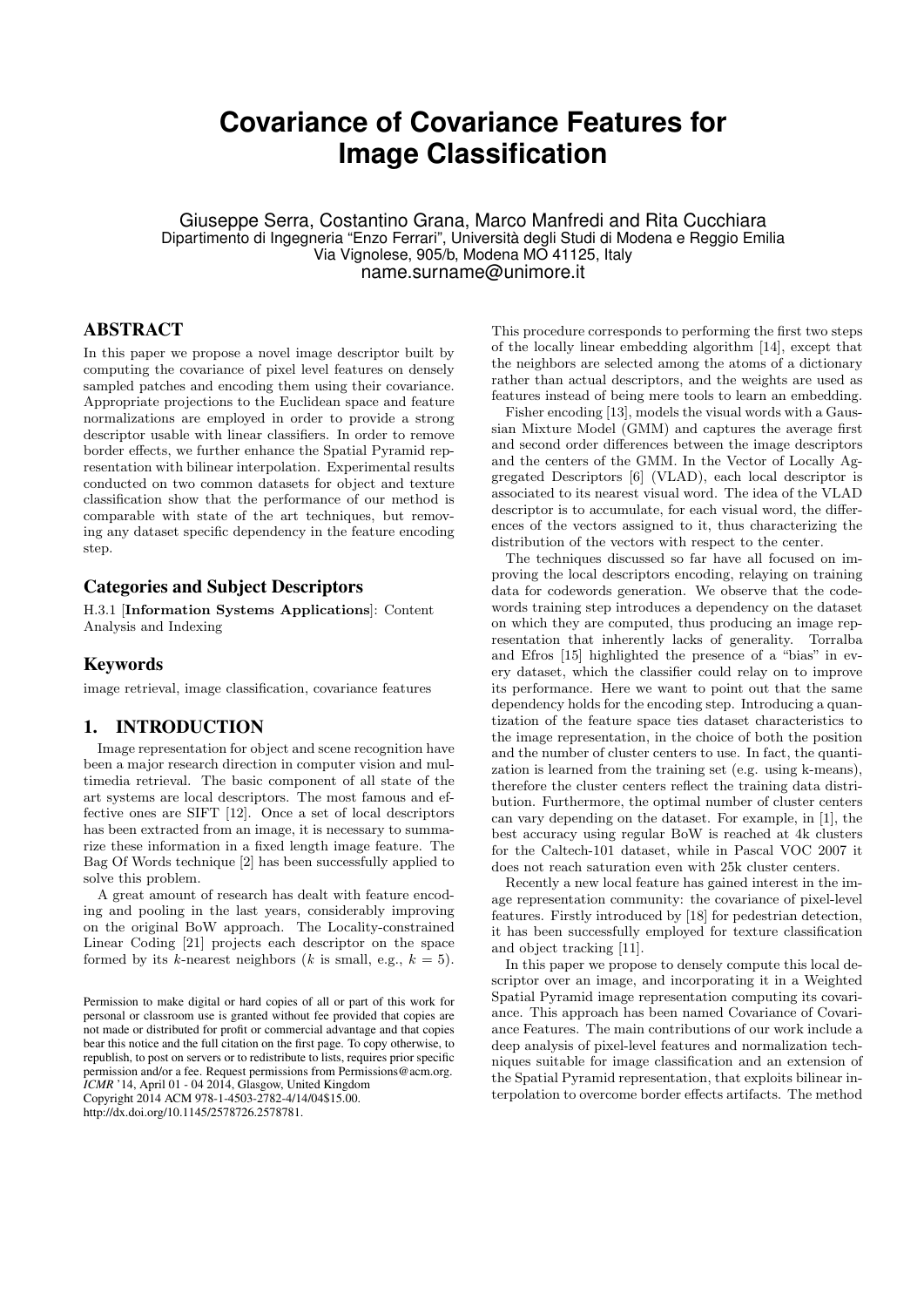

Figure 1: A schematization of the proposed approach.

has been tested on two public datasets of object and texture classification.

# 2. COVARIANCE OF COVARIANCES

To describe an image we follow a hierarchical approach that starts with pixel features, that are summarized to obtain patch features (small square image regions), that are in turn summarized to obtain *region* descriptors. The summarization is in both steps realized through covariance matrices.

Let **I** be a gray-level square image patch of size  $r \times r$ and  $f(x, y)$  be a d-dimensional feature vector extracted at position  $(x, y) \in \mathbf{L} = \{1..r, 1..r\}$ ;  $\mathbf{f}(x, y)$  can include pixel position, intensity value and gradient information. To obtain a representation of patch I, we summarize pixel features by computing their covariance matrix C:

$$
\mathbf{C} = \frac{1}{r^2 - 1} \sum_{(x,y) \in \mathbf{L}} (\mathbf{f}(x, y) - \overline{\mathbf{f}}) (\mathbf{f}(x, y) - \overline{\mathbf{f}})^T, \qquad (1)
$$

where  $\overline{f}$  is the mean pixel feature vector inside patch **I**. The estimated covariance matrix encodes information about the variance of the features and their correlation, and provides a good insight on I.

Since covariances belong to the Riemannian manifold of symmetric positive semi-definite matrices, Euclidean operations cannot be computed among them. In [18], a projection from the Riemannian manifold to a Euclidean tangent space is proposed, allowing, for example, the computation of the algebraic mean between the projected covariances. The tangency point is denoted as matrix  ${\bf T}.$  The aforementioned projection is obtained by:

$$
\mathbf{C}' = \log_{\mathbf{T}}(\mathbf{C}) \triangleq \mathbf{T}^{\frac{1}{2}} \log \left( \mathbf{T}^{-\frac{1}{2}} \mathbf{C} \mathbf{T}^{-\frac{1}{2}} \right) \mathbf{T}^{\frac{1}{2}},\qquad(2)
$$

where  $log(·)$  is the matrix logarithm. As observed in [16] the identity matrix is a suitable projection point, further simplifying the projection step which reduces to a simple matrix logarithm.

Since  $C'$  is also symmetric, its vectorized version, of size  $d_{I} = (d^{2} + d)/2$ , represents the patch feature:

$$
\mathbf{F}_{\mathbf{I}} = vec(\mathbf{C}') = [\mathbf{C'}_{11} \mathbf{C'}_{12} \mathbf{C'}_{13} ... \mathbf{C'}_{22} \mathbf{C'}_{23} ... \mathbf{C'}_{dd}].
$$
 (3)

A rectangular region R, that contains several overlapped patches, is described by computing the covariance of the patches features. The same problems encountered when computing patch features arise here, and the projection of the covariance matrices on a Euclidean space is therefore applied, along with the matrix vectorization. The feature vector thus obtained is  $d_{\mathbf{R}} = (d_{\mathbf{I}}^2 + d_{\mathbf{I}})/2$  dimensional.

Several pixel features have been tested in our method, all of them exploiting only gray-level pixel information:

- pixel position  $[x\ y]$ ;
- gray-level intensity  $[I]$ ;
- gradient magnitude and orientation  $[M O]$ ;
- first order derivatives  $[|I_x| |I_y|];$
- second order derivatives  $[|I_{xx}| |I_{yy}| |I_{xy}|]$ ;
- third order derivatives  $[|I_{xxx}| |I_{yyy}| |I_{xxy}| |I_{yyx}|].$

Operator  $|\cdot|$  denotes the absolute value. Various combinations of pixel features have been investigated in the experimental section (Sec. 3).

Fig. 1 provides a summary of the proposed approach: local features are obtained by computing the covariance of pixel features on an image patch. Patch features contribute to build a region descriptor, weighted according to their distance from the region center. As a consequence, a patch is considered in more than one region (see Sec. 2.1). The features of the patches that contribute to a region are again encoded with their covariance. The final descriptor is given by the vector of all region covariances.

#### 2.1 Spatial Pyramid Regions Weighting

Spatial Pyramid representation [10] is a fundamental technique in image classification, as it introduces spatial information in approaches like the Bag Of Words [2], that inherently lack geometric cues. The approach consists in recursively partitioning the image into non-overlapped regions, and concatenating regions features to form the image rep-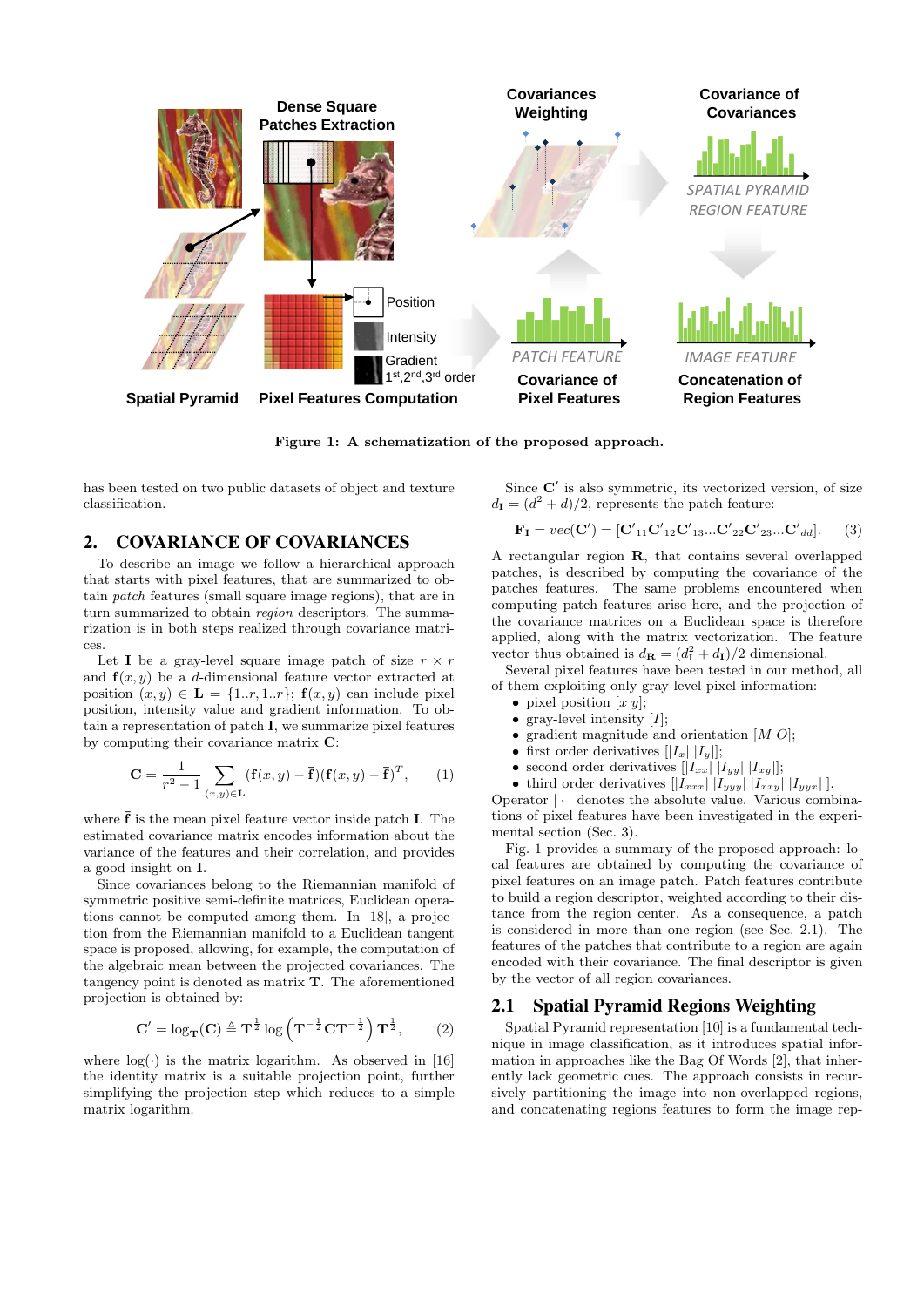Table 1: Mean Recognition Rate per class using 15 training images on Caltech-101 with single patch size  $(16 \times 16).$ 

| <b>Feature</b> vector                                                                                        | $\bf{MRR}$ |
|--------------------------------------------------------------------------------------------------------------|------------|
|                                                                                                              | 4.09       |
| [MO]                                                                                                         | 19.13      |
| $  I_x  I_y  $                                                                                               | 27.15      |
| $[ I_{xx}   I_{yy}   I_{xy} ]$                                                                               | 38.97      |
| $  I_{xxx}  I_{xyy}  I_{xxy}  $                                                                              | 37.73      |
| $\left[xy\right]I_{xx} \left[ I_{yy}\right] \left[ I_{xy}\right]$                                            | 55.32      |
| $[x y MO   I_{xx}     I_{yy}     I_{xy}  ]$                                                                  | 60.38      |
| $[x y MO   I_{xx}    I_{yy}    I_{xy}    I_{xxx}    I_{yyy}    I_{xxy} ]$                                    | 64.17      |
| $ xy \, I \, M \, O \,  I_{xx}  \,  I_{yy}  \,  I_{xy}  \,  I_{xxx}  \,  I_{yyy}  \,  I_{xxy}  \,  I_{yyx} $ | 65.20      |
| $[x y I M O  I_x  I_y  I_{xx}  I_{yy}  I_{xy}]$                                                              | 65.43      |
| $ I_{xxx} $ $ I_{yyy} $ $ I_{xxy} $ $ I_{yyx} $                                                              |            |

resentation. Usually, the partition consists in dividing the image in four regions, and then dividing each region in four other sub-regions, leading to 21 regions in total (the entire image is also considered).

In our approach, we propose to enhance the spatial pyramid representation by introducing a bilinear interpolation. This consists in distributing each patch contribution between the neighboring regions, based on the patch distance from the region center. Given a patch I centered in  $I_c$  and a region **R** centered in  $\mathbf{R}_c$  of size  $w \times h$ , the contribution of I for R is:

$$
W_{\mathbf{R}}(\mathbf{I}) = \left(1 - \frac{\mathbf{I}_{cx} - \mathbf{R}_{cx}}{w}\right) \left(1 - \frac{\mathbf{I}_{cy} - \mathbf{R}_{cy}}{h}\right). \tag{4}
$$

Considering that feature normalization plays an important role when describing images, we chose an appropriate normalization technique for each step of the algorithm: power normalization (applying a square root to each individual feature value, maintaining the sign) is applied to both patch features and to region features. After the concatenation of all the region features (to obtain the image representation), L2-normalization is applied. This last step of normalization has been proven to be appropriate when dealing with linear classifiers [1].

# 3. EXPERIMENTAL RESULTS

In this section, we test our approach in two different applications: object classification and texture recognition. First of all, we present a detailed analysis of the performance of the different pixel features on the well known Caltech-101 dataset. We demonstrate that our approach achieves performance comparable with state-of-the-art techniques, without requiring to build a codebook, thus overcoming any dataset dependency. Later we focus on KTH-TIPS dataset where we compare our approach with other state-of-the-art techniques based on covariance features. In all the experiments, a linear SVM was employed.

# 3.1 Object Classification

We use Caltech-101, since it represent a key benchmark for the object recognition community. It contains 9144 images from 101 object categories and one background category. The object categories can be very complex but a common viewpoint is chosen, with the object of interest at the center of the image at a uniform scale. The number of images per category varies from 31 to 800.

Table 2: Comparison between different encondings and local features; several state-of-the-art solutions are also reported. All results are obtained with 15 training images on Caltech-101 with multiple patch sizes.

| Feature                | Encoding                        | MRR   |
|------------------------|---------------------------------|-------|
| Cov                    | <b>BOW</b>                      | 37.29 |
| Cov                    | Covariances                     | 63.41 |
| Cov                    | Covariances Weighting           | 67.07 |
| Cov                    | Covariances Weighting $+$ Power | 68.13 |
| <b>SIFT</b>            | <b>BOW</b>                      | 43.98 |
| <b>SIFT</b>            | $BOW + Hellinger$ Kernel        | 46.23 |
| <b>SIFT</b>            | Homogeneous Kernel Map [20]     | 63.64 |
| dHoG                   | $LLC$ [21]                      | 65.20 |
| Lazebnik et al. $[10]$ |                                 | 56.40 |
| Wang et al. [21]       |                                 | 65.43 |
| Huang et al. [5]       |                                 | 66.88 |
| Jiang et al. [7]       |                                 | 67.50 |
| Tuytelaars et al. [17] |                                 | 69.20 |
| C. Zhang et al. $[22]$ |                                 | 69.58 |
| Feng et al. [3]        |                                 | 70.34 |
| Kong et al. [8]        |                                 | 75.10 |

As experimental protocol, we follow a common experimental setting: we randomly select 15 images for training and at most 50 images for testing for each category. Images are hierarchically partitioned into  $1 \times 1$ ,  $2 \times 2$  and  $4 \times 4$  regions. We report the Mean Recognition Rate (MRR) per class, i.e. the results are normalized based on the number of testing samples in that class and averaged over five independent runs.

In the first experiment we investigate how the different pixel features, employed in the covariance matrix, affect the overall performance. Each feature is extracted at a single scale,  $16 \times 16$ , over a dense regular grid with a spacing of three pixels. Table 1 presents the accuracy of each set of features, the best combination of two sets of features (6th Row), of three sets of features (7th Row) and so on. Results show that the best single features are the second order derivatives that obtain a MRR of 38.97%. In addition, enriching the feature vector with pixel coordinates leads to a large improvement of the performance: for example, the feature vector with second order derivatives and coordinates achieves 55.32%. In general, we observe that the more features we add, the better we get.

In the second experiment, we adopt the setting of other approaches, computing the patch features at four scales (16× 16,  $24 \times 24$ ,  $32 \times 32$ ,  $40 \times 40$ ) and use them with different embedding strategies. As shown in Table 2, the straightforward Bag of Words is not able to take advantage of the covariance feature properties and provides poor results. Instead, employing the covariance of covariance features strongly outperforms the Bag of Words approach. Our weighting strategy, based on bilinear interpolation, and the proper use of the power normalization further improve the results. In the middle part of the Table 2, we report a direct comparison with several techniques: Bag of Words approaches (with linear and nonlinear kernels) and very successful methods that publicly shared their code [20], [21]. For the Bag of Words approaches we use 4000 visual words since we observed that the performance tends to saturate at this codebook size, while, for the other techniques, we use the values